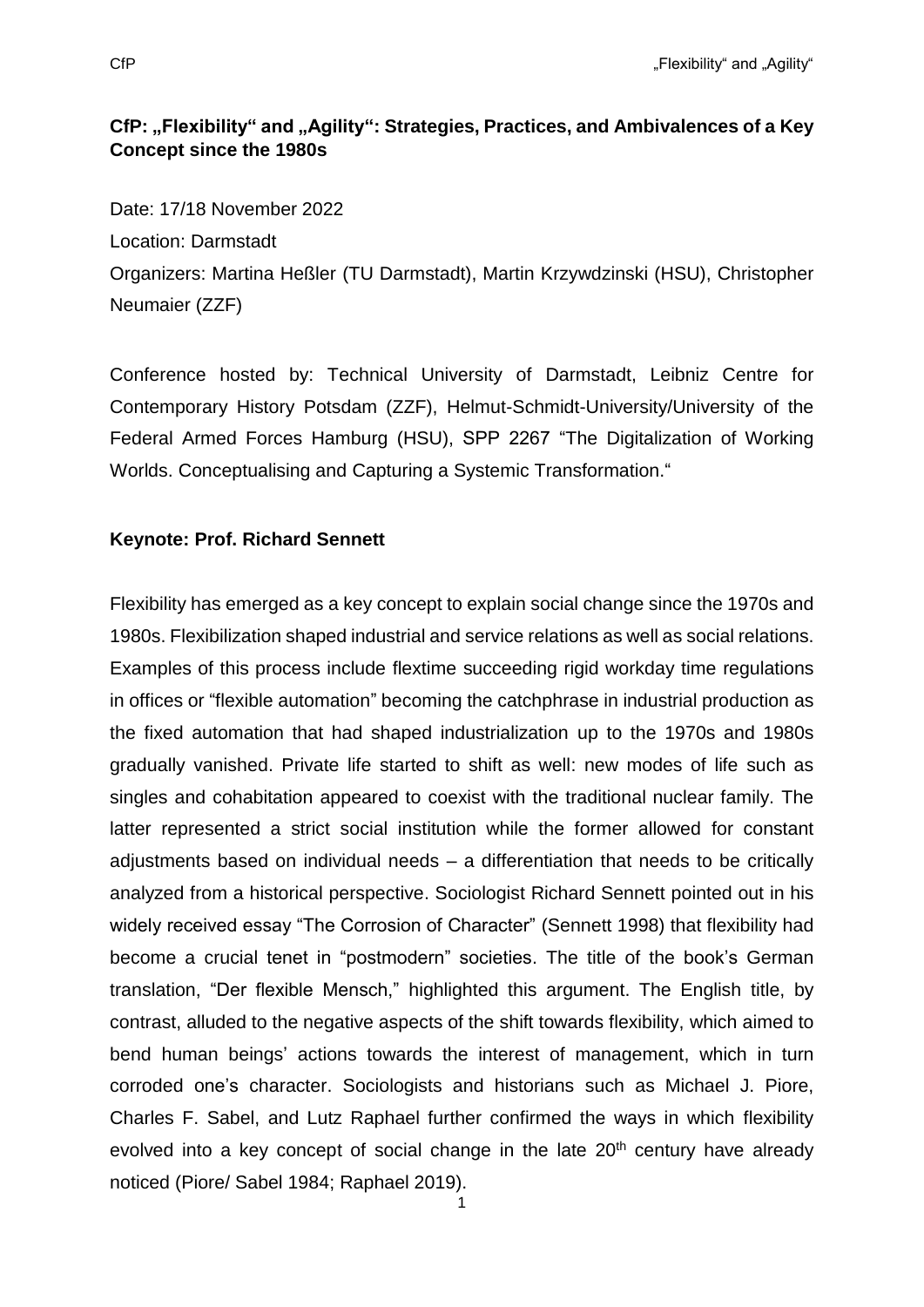CfP "The state of the state of the state of the state of the state of the state of the state of the state of the state of the state of the state of the state of the state of the state of the state of the state of the state

Flexibility has not only been analyzed by scholars, but also experienced, practiced in some form, and criticized by management or unions since the 1970s and 1980s. Hence, academics were not the only people exploring the parameters of flexibility. In addition, it seeped from the theoretical into the practical. In both constellations, managers and union representatives identified "flexibility" as their guiding principle. These actors sparked a reorganization of temporal and spatial orders, reframing the concept for working life. Organizations and work methods— but also the life courses of workers and employees— became more flexible. Even social structures, including the traditional nuclear family were not immune to flexibility, giving way to increasing acceptance of alternative lifestyles.

This conference explores the concept of flexibility along with the strategies, processes, practices, and ambivalences of flexibilization. Even though the focus of the conference will be on work environments, we will also consider broader social contexts.

The presentations should address in particular the following intertwined rubrics:

1) To what extent can "flexibility" serve as a key analytical category that provides vital nuanced insight into social change?

2) What processes, strategies, practices, perceptions, and experiences of flexibility need to be assessed historically and empirically?

3) Flexibilization and digitalization have been strong allies in the last third of the  $20<sup>th</sup>$ century: What are the ways in which digitalization facilitated flexibilization or how were they concurrently constructed?

4) How do we integrate the ambivalences, resistances, and criticism of the concept of flexibilization against the backdrop of its alleged success story?

## **1. Flexibility and Social Change**

One set of proposed presentations should discuss the role of flexibility in economic, social, and cultural change since the 1970s. Studies from the social sciences, for instance, pointed out that flexibility became ubiquitous in industrial relations during the 1980s. Richard Sennett argued that a new "flexible capitalism" had emerged, which compelled individuals to constantly adjust to evolving environments (Sennett 1998).. While Sennett considered "flexibility" a key category, Scott Lash and John Urry (1994),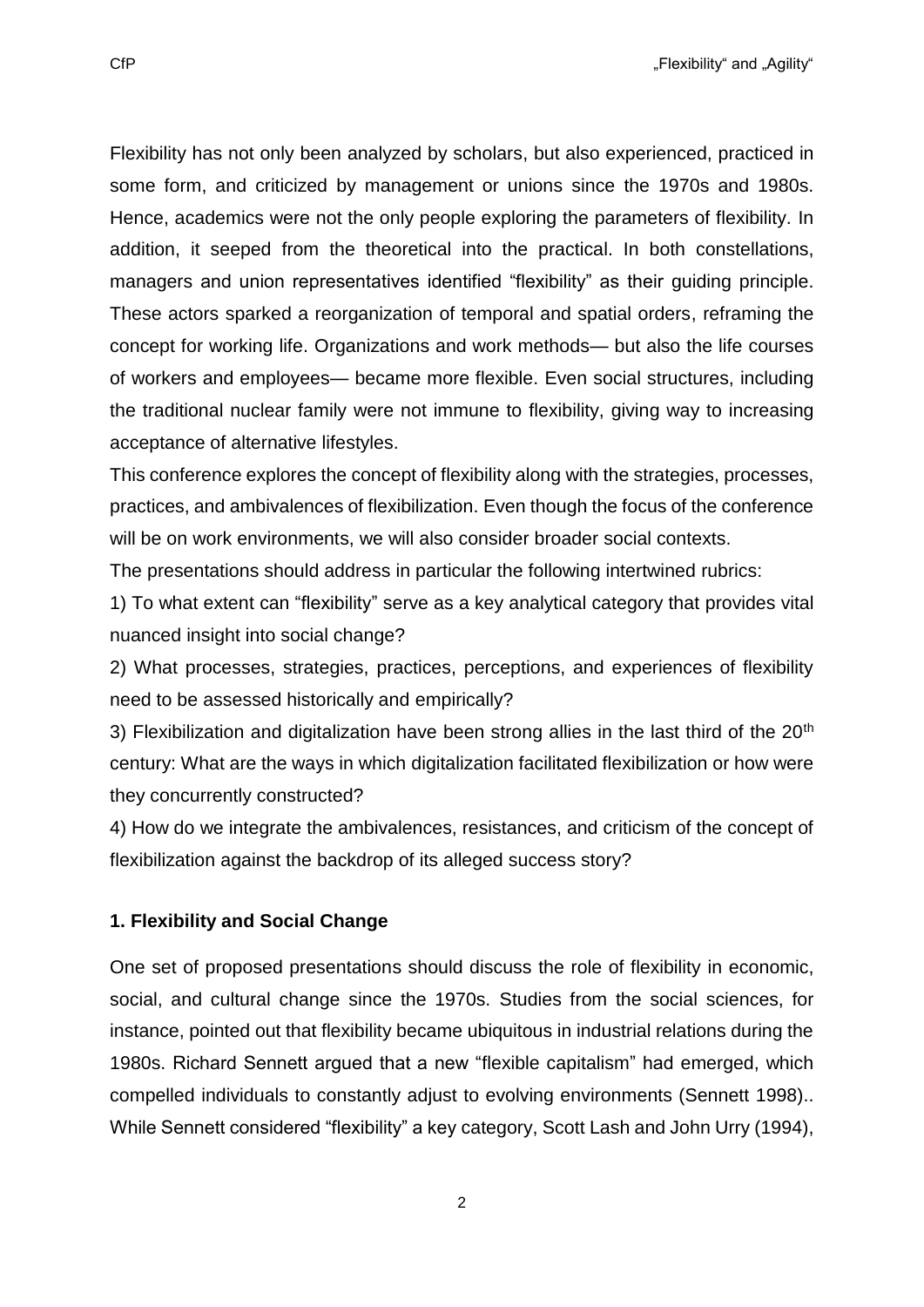in contrast, claimed that "flexibility theory" did not adequately explain socio-economic changes.

The conference therefore aims to discuss the extent to which "flexibility" reveals on social change as well as on the debates about "modernity," "late modernity," "second modernity," or "postmodernity." Submitted papers should critically evaluate contemporary analyses between the 1970s and 1990s within their historical contexts and further discuss the general shifts between the late-20<sup>th</sup> century and early  $21^{st}$ century. In particular, we are interested in papers that review how the concepts of "flexibility" and "flexibilization" as well as "agility," which was introduced in the 1990s, offered new perspectives on the discussed watershed of the 1970s. This includes how terminology shifted towards agility during the 1990s, highlighting proactive changes by individuals where flexibility described the general ability to adapt and willingness to be open for constant change. In what ways does this shift point towards either a radicalization of flexibilization or continuous evolution linked to new qualities of adaptability? Furthermore, flexibilization needs to be juxtaposed with other social theories such as pluralization, individualization, singularization (Andreas Reckwitz 2017), decentralization, as well as discontinuity and disruption.

## **2. Flexibility and Flexibilization: Empirical Processes**

The conference examines the processes of flexibilization and agility in the work environment within social and global contexts since the 1970s. The proposed papers should address flexibilization in industrial and service professions as well as domestic work.

We are especially interested in papers that discuss: 1) perspectives, strategies, and practices of different actors, which could include management, union representatives, workers, and employees as well as consumers; 2) the legitimization, promises, and visions of flexibilization and how their implementation or lack thereof materialized; 3) perceptions, experiences, (subversive) practices, and strategies of workers and employees in relation to flexibilization either demanded by the employer or desired by themselves.

The following topics are of particular interest to us:

- Flexibility and agility as narratives: Which narratives have been developed and why? How powerful were these discourses and what are the ways in which they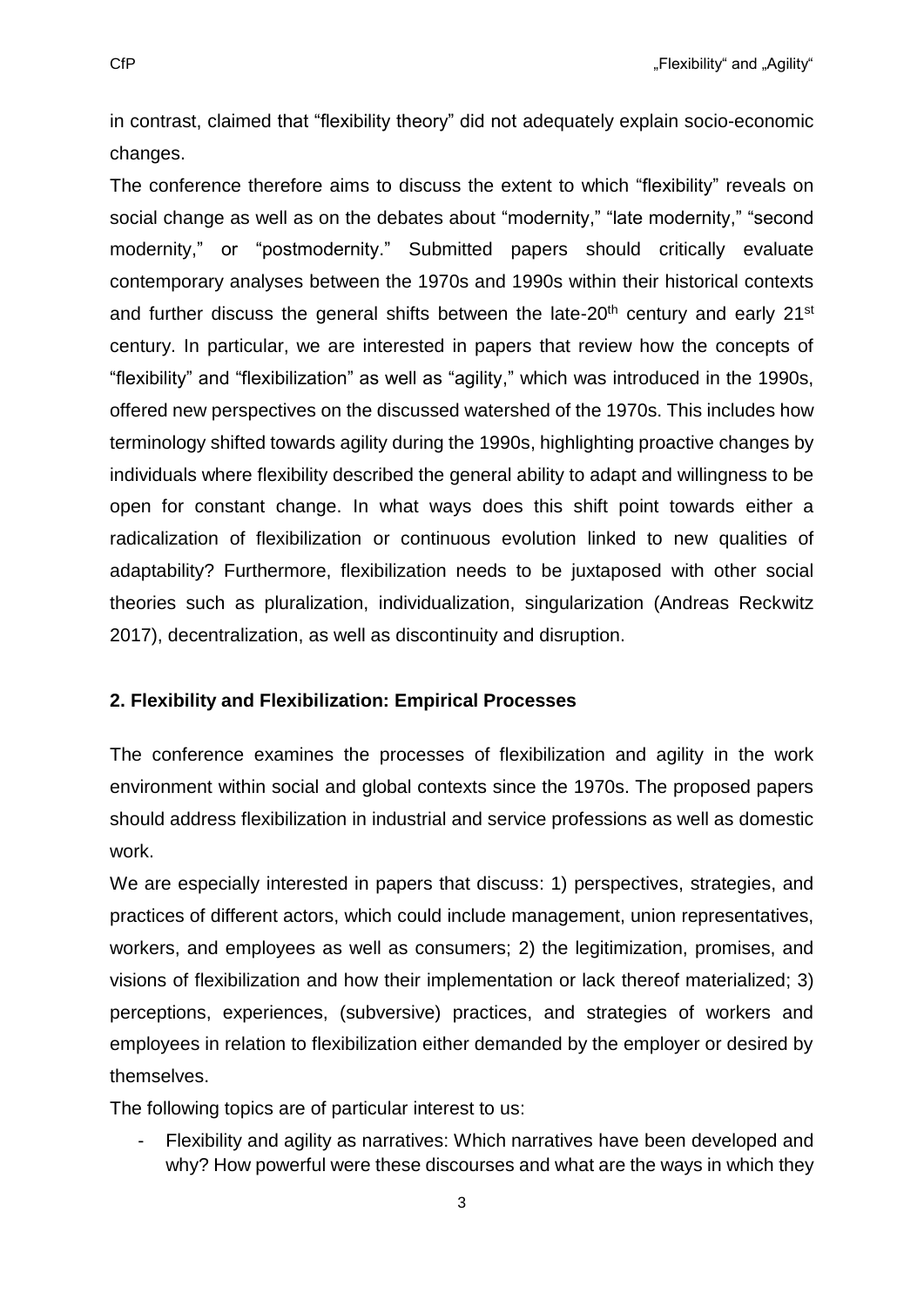legitimized both concepts? How did flexibility and agility raise expectations of how one should organize work and life? What are the ways in which both concepts became self-fulfilling prophecies? Who initiated the debates about flexibility and agility? How did the discourses shift over time?

- Dissolution of temporal orders, such as the flexibilization of working time.
- Spatial flexibilization: The term "flexible specialization" (Michael J. Piore/Charles F. Sabel 1984) hinted at new connections between regional and local production sites as well as nationally and globally operating companies and supply chains. Re-structuring, however, also occurred at the micro level through, for instance, the redesign of workspaces, the creation of open space offices and co-working spaces, home offices, and even the global reorganization of labor division.
- Flexibilization of work organization, employment relationships, and management methods: How did flexibilization initiate the emergence of new modes of working, such as in teams or groups, or of new (and often) precarious employment conditions? In addition, papers should consider how flexibilization affected the requirements of work and employment relations and its impact on work life. In particular, we are interested in presentations discussing "semiautonomous group work" or "team work" as well as the dissemination of temporary and contract work. Furthermore, we would like to explore the relevance of contemporary concepts from the social sciences, such as "entreployee" ("Arbeitskraftunternehmer," Voß/Pongratz 1998; Pongratz/Voß 2003) or "entrepreneurial self" ("unternehmerisches Selbst," Ulrich Bröckling) in our historical analysis of the shifts in work relations during the late 20<sup>th</sup> century.
- Biographic flexibilization: How can sociological as well as historical theories and methods explain the concept of lifelong learning in working environments or the changes in vocational and professional training and, further, competences and job profiles both as means and consequences of flexibilization strategies? Papers should consider de-standardization of the life course of industrial workers in their analysis (Raphael 2017).
- Industrial products: A shortened lifecycle has become a common phenomenon that tremendously affected the product itself as well as the design of product manufacturing processes. Consumer and industrial goods have been "individualized" and "pluralized." Furthermore, consumers have taken an active role in product re-design. How did these modes of flexibilization affect the "Empire of Things" (Frank Trentmann 2016) and their production?
- Agility: How did the introduction of the concept of agility change strategies, practices, work organization, and spatial orders since the 1990s? What are the differences between "agility" and "flexibility"?
- Gender and diversity: The processes of flexibilization have had an enormous impact on gender roles. But generally, we need to interrogate which social groups felt the effects of flexibilization. It is crucial to trace differences in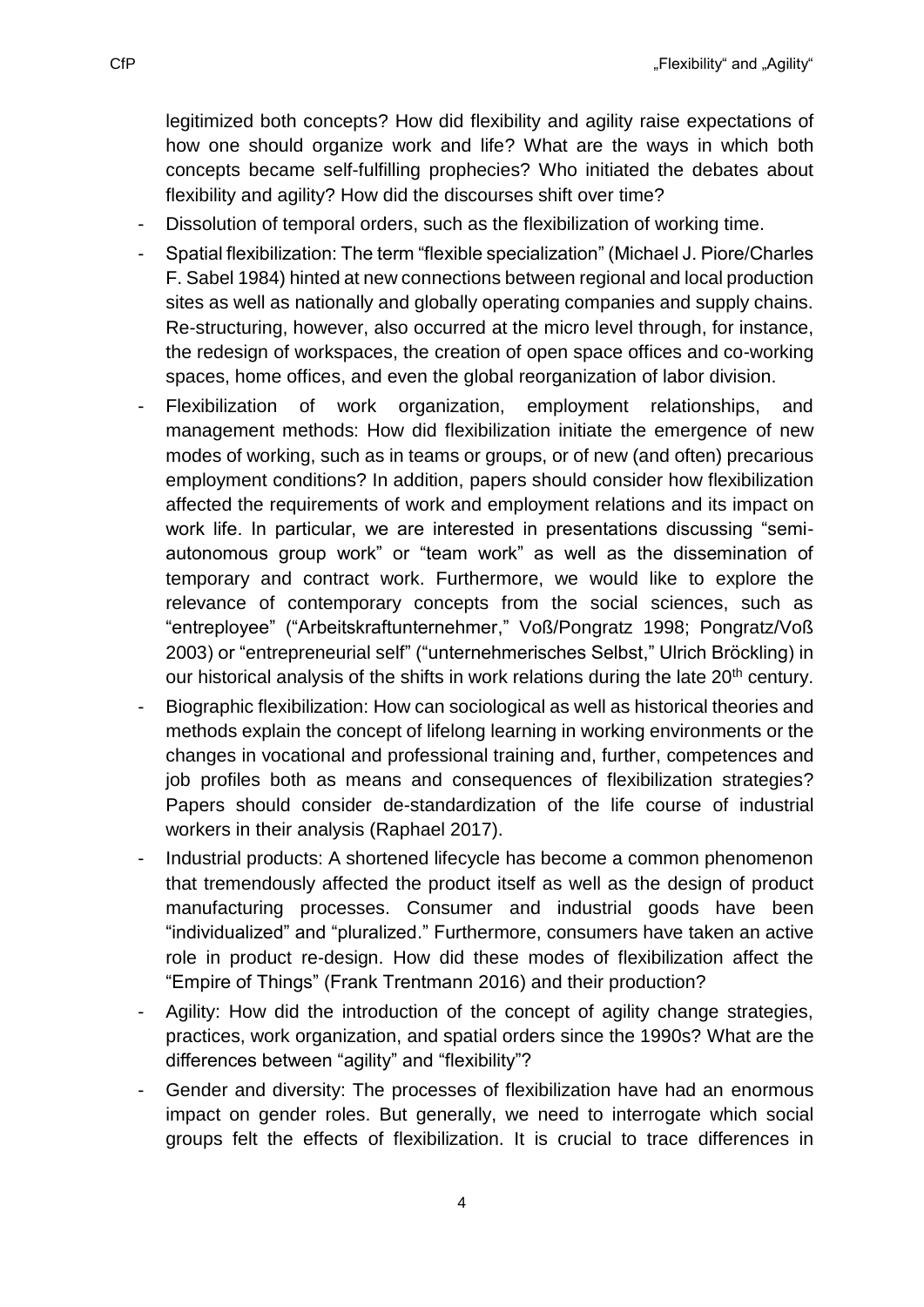practices and behavioral patterns and link them to race, class, and gender as well as age.

#### **3. Digitalization and Flexibilization**

The sociologist Richard Sennett noted that flexibilization, individualization, and hightechnology— namely digitalization— have been closely intertwined. For instance, the shift towards robots and computers in factories and offices during the last third of the 20<sup>th</sup> century were accompanied by visions of flexible production as well as interlinkages and integration among the design, production, and sale of products. The shortening of innovation cycles and the introduction of flexible methods of production or work were two important consequences. Even though they have been prerequisites for flexibilization, their technological implementation is a demanding and complex process. The conference aims to review the crucial role of technology for the processes of flexibilization. Contemporary observers, for instance, discussed its impact on the role of CIM and "New Concepts of Production" (Horst Kern/Michael Schumann 1984 & 1992). Recently, the debates on "Industry 4.0" or the "Internet of Things (IoT)" promised ubiquitous networks and digital communication as well as big-data analyses. In turn, their optimization eventually would help accomplish the increasing requirements of products, most notably their time-to-market readiness, flexibility, and individualization. Digitalization also enabled a new level of gig work, home office, and a global division of labor. But at the same time, possibilities of control, precarious job options, and the devaluation of knowledge increased significantly. Submitted papers should evaluate the role of technologies for the process of flexibilization and point to their social significance. The presentations should review the co-construction of flexibility and digitalization. The linkages between agility and digitalization are another aspect that should be addressed: How did agile software development shape the concepts of work and employment?

#### **4. Ambivalences, Resistances, and Criticism**

Flexibility pointed towards a dissolution of rigid orders that have been considered a trademark of industrialized "modernity." Flexibility thus promised new options and freedom, but simultaneously also reduced stability, solidarity and the sense of community, as well as security. Precarious living conditions are the most prominent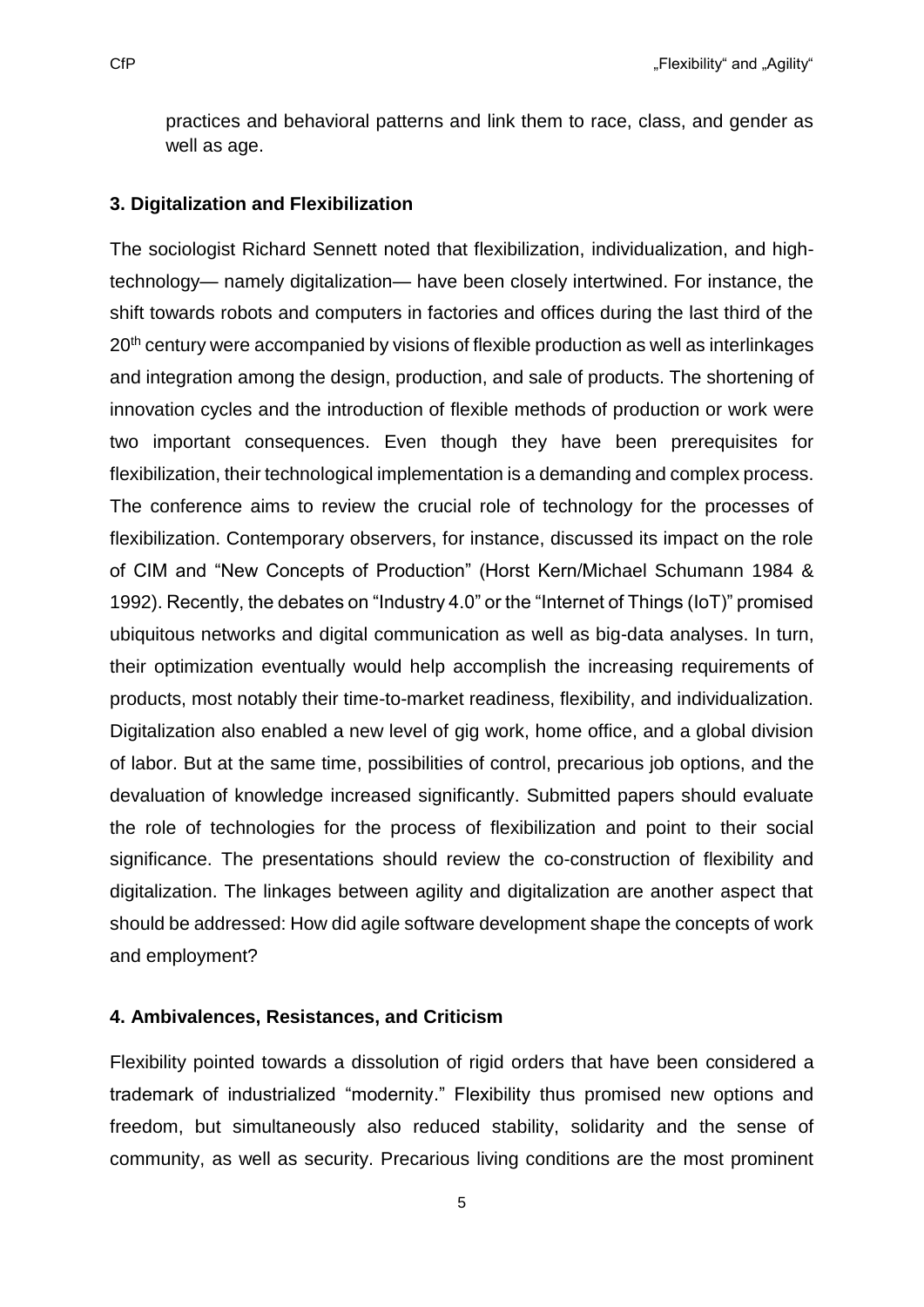consequence. Submitted papers should address the discourses on the ambivalences as well as the criticism of flexibility and agility.

This includes the question on the social significance as well as the implementation of flexibilization in work and private life. If the ideal of an egalitarian partnership demanded the dissolution of traditional gender roles since the 1970s, one should connect this process to flexibilization. The limits of this shift had already become obvious to contemporaries in the 1980s: Neither traditional gender roles and life forms vanished entirely nor did hierarchically organized work processes.

We are looking for papers that ask how individuals or social groups refrained from or evaded the demands of flexibilization: How did they develop subversive strategies? What are the ways they organized protest and resistance? How did contemporaries that adhered to traditional forms of work and life perceive the debates on flexibility?

Please submit your proposed papers by 30 May 2022. Send a short CV (1 page) and abstract (max. 3,000 characters) to [hiwi](mailto:hiwi-technik@pg.tu-darmstadt.de)[technik@pg.tu-darmstadt.de](mailto:hiwi-technik@pg.tu-darmstadt.de)

Travel costs will be reimbursed.

## **Bibliography**

- Bröckling, Ulrich, The Entrepreneurial Self: Fabricating a New Type of Subject, Los Angeles: Sage 2015 [2007].
- Kern, Horst/Michael Schumann, Das Ende der Arbeitsteilung? Rationalisierung in der industriellen Produktion: Bestandsaufnahme, Trendbestimmung 3 Aufl., München: C.H. Beck 1986 [1984].
- Kern, Horst/Michael Schumann, New Concepts of Production and the Emergence of the System Controller. in: Paul S. Adler (Hg.), Technology and the Future of Work. Oxford, New York: Oxford University Press 1992, 111–148.
- Lash, Scott/Urry, John, Economies of Signs and Space: London: Sage 1994.
- Piore, Michael J./Charles F. Sabel, The Second Industrial Divide: Possibilities for Prosperity. New York: Basic Books 1984.
- Pongratz, Hans J./Gerd-Günter Voß, From employee to 'entreployee'. Towards a 'selfentrepreneurial' work force?, in: Concepts and Transformation 8.3 (2003), 239–254.
- Raphael, Lutz, Arbeitsbiografien und Strukturwandel "nach dem Boom". Lebensläufe und Berufserfahrungen britischer, französischer und westdeutscher Industriearbeiter und arbeiterinnen von 1970 bis 2000. in: Geschichte und Gesellschaft 43.1 (2017), 32–67.
- Raphael, Lutz, Jenseits von Kohle und Stahl. Eine Gesellschaftsgeschichte Westeuropas nach dem Boom. Berlin: Suhrkamp 2019.
- Reckwitz, Andreas, The Society of Singularities. Cambridge: Polity Press 2020 [2017].
- Sennett, Richard, The Corrosion of Character: The Personal Consequences of Work in the New Capitalism. New York: W. W. Norton & Company 1998 (Der flexible Mensch. Die Kultur des neuen Kapitalismus. Berlin 2009 [1998].
- Trentmann, Frank, Empire of Things. How We Became a World of Consumers, from the Fifteenth Century to the Twenty-first. London: Penguin Books 2016.